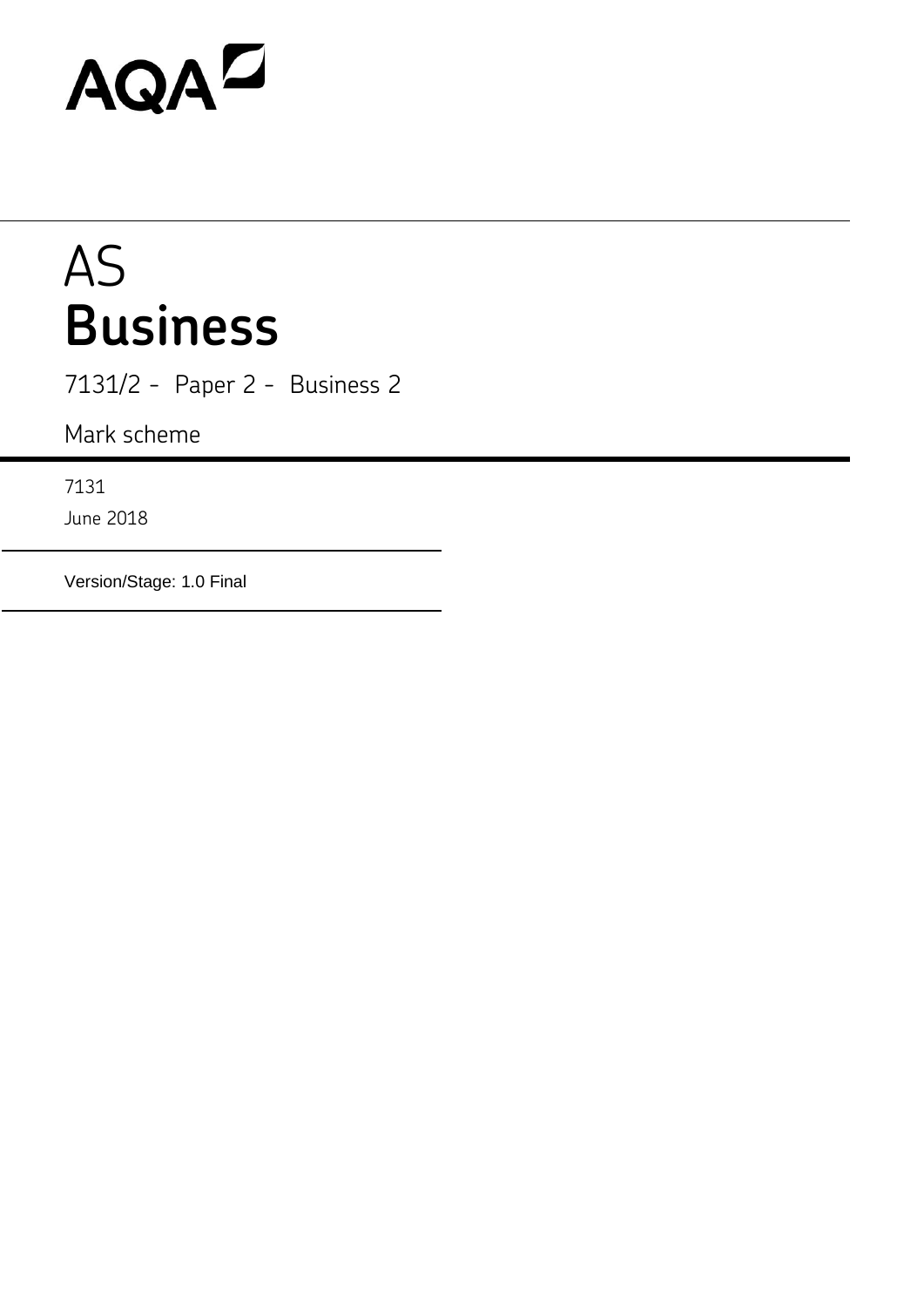Mark schemes are prepared by the Lead Assessment Writer and considered, together with the relevant questions, by a panel of subject teachers. This mark scheme includes any amendments made at the standardisation events which all associates participate in and is the scheme which was used by them in this examination. The standardisation process ensures that the mark scheme covers the students' responses to questions and that every associate understands and applies it in the same correct way. As preparation for standardisation each associate analyses a number of students' scripts. Alternative answers not already covered by the mark scheme are discussed and legislated for. If, after the standardisation process, associates encounter unusual answers which have not been raised they are required to refer these to the Lead Assessment Writer.

It must be stressed that a mark scheme is a working document, in many cases further developed and expanded on the basis of students' reactions to a particular paper. Assumptions about future mark schemes on the basis of one year's document should be avoided; whilst the guiding principles of assessment remain constant, details will change, depending on the content of a particular examination paper.

Further copies of this mark scheme are available from aqa.org.uk

| KU                      | Knowledge and understanding                    |
|-------------------------|------------------------------------------------|
| <b>EXP</b>              | explained but not in context (for Paper 1)     |
| <b>AN</b>               | Analytical but lacks context                   |
| D                       | Developed argument (with context)              |
| J                       | Judgement with support                         |
| F                       | Focus on the demands of the question           |
| Bal                     | Balanced response e.g both sides acknowledged  |
| Rng                     | Range of arguments e.g two arguments presented |
| L1                      | L1                                             |
| L2                      | L2                                             |
| $\frac{1}{13}$          | L <sub>3</sub>                                 |
| L4                      | L4                                             |
| $\overline{L5}$         | L <sub>5</sub>                                 |
| <b>BOD</b>              | Benefit of the doubt                           |
| <b>NAQ</b>              | Not answering the question                     |
| <b>OFR</b>              | Own Figure Rule                                |
| <b>SEEN</b>             | Seen                                           |
| ☑                       | <b>TICK</b>                                    |
| $\overline{\mathsf{x}}$ | <b>CROSS</b>                                   |
| $\overline{\Box}$       | <b>Txt Box</b>                                 |
| $\overline{2}$          | Uncertain                                      |
| Highlighter             | Highlighter                                    |
| REP <sub>1</sub>        | Repetition                                     |

Copyright © 2018 AQA and its licensors. All rights reserved.

AQA retains the copyright on all its publications. However, registered schools/colleges for AQA are permitted to copy material from this booklet for their own internal use, with the following important exception: AQA cannot give permission to schools/colleges to photocopy any material that is acknowledged to a third party even for internal use within the centre.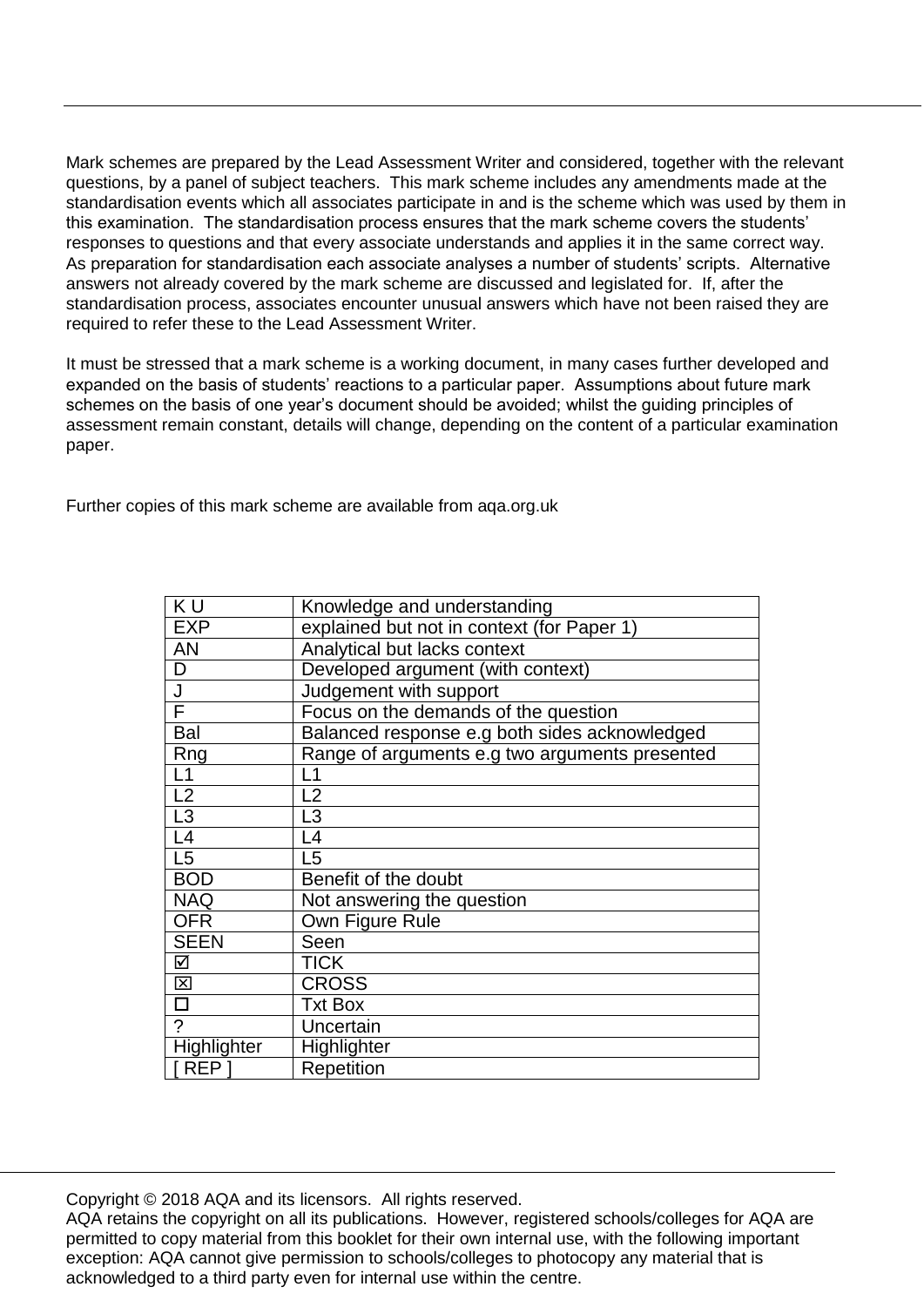## Level of response marking instructions

Level of response mark schemes are broken down into levels, each of which has a descriptor. The descriptor for the level shows the average performance for the level. There are marks in each level.

Before you apply the mark scheme to a student's answer read through the answer and annotate it (as instructed) to show the qualities that are being looked for. You can then apply the mark scheme.

### Step 1 Determine a level

Start at the lowest level of the mark scheme and use it as a ladder to see whether the answer meets the descriptor for that level. The descriptor for the level indicates the different qualities that might be seen in the student's answer for that level. If it meets the lowest level then go to the next one and decide if it meets this level, and so on, until you have a match between the level descriptor and the answer. With practice and familiarity you will find that for better answers you will be able to quickly skip through the lower levels of the mark scheme.

When assigning a level you should look at the overall quality of the answer and not look to pick holes in small and specific parts of the answer where the student has not performed quite as well as the rest. If the answer covers different aspects of different levels of the mark scheme you should use a best fit approach for defining the level and then use the variability of the response to help decide the mark within the level, ie if the response is predominantly level 3 with a small amount of level 4 material it would be placed in level 3 but be awarded a mark near the top of the level because of the level 4 content.

#### Step 2 Determine a mark

Once you have assigned a level you need to decide on the mark. The descriptors on how to allocate marks can help with this. The exemplar materials used during standardisation will help. There will be an answer in the standardising materials which will correspond with each level of the mark scheme. This answer will have been awarded a mark by the Lead Examiner. You can compare the student's answer with the example to determine if it is the same standard, better or worse than the example. You can then use this to allocate a mark for the answer based on the Lead Examiner's mark on the example.

You may well need to read back through the answer as you apply the mark scheme to clarify points and assure yourself that the level and the mark are appropriate.

Indicative content in the mark scheme is provided as a guide for examiners. It is not intended to be exhaustive and you must credit other valid points. Students do not have to cover all of the points mentioned in the Indicative content to reach the highest level of the mark scheme.

An answer which contains nothing of relevance to the question must be awarded no marks.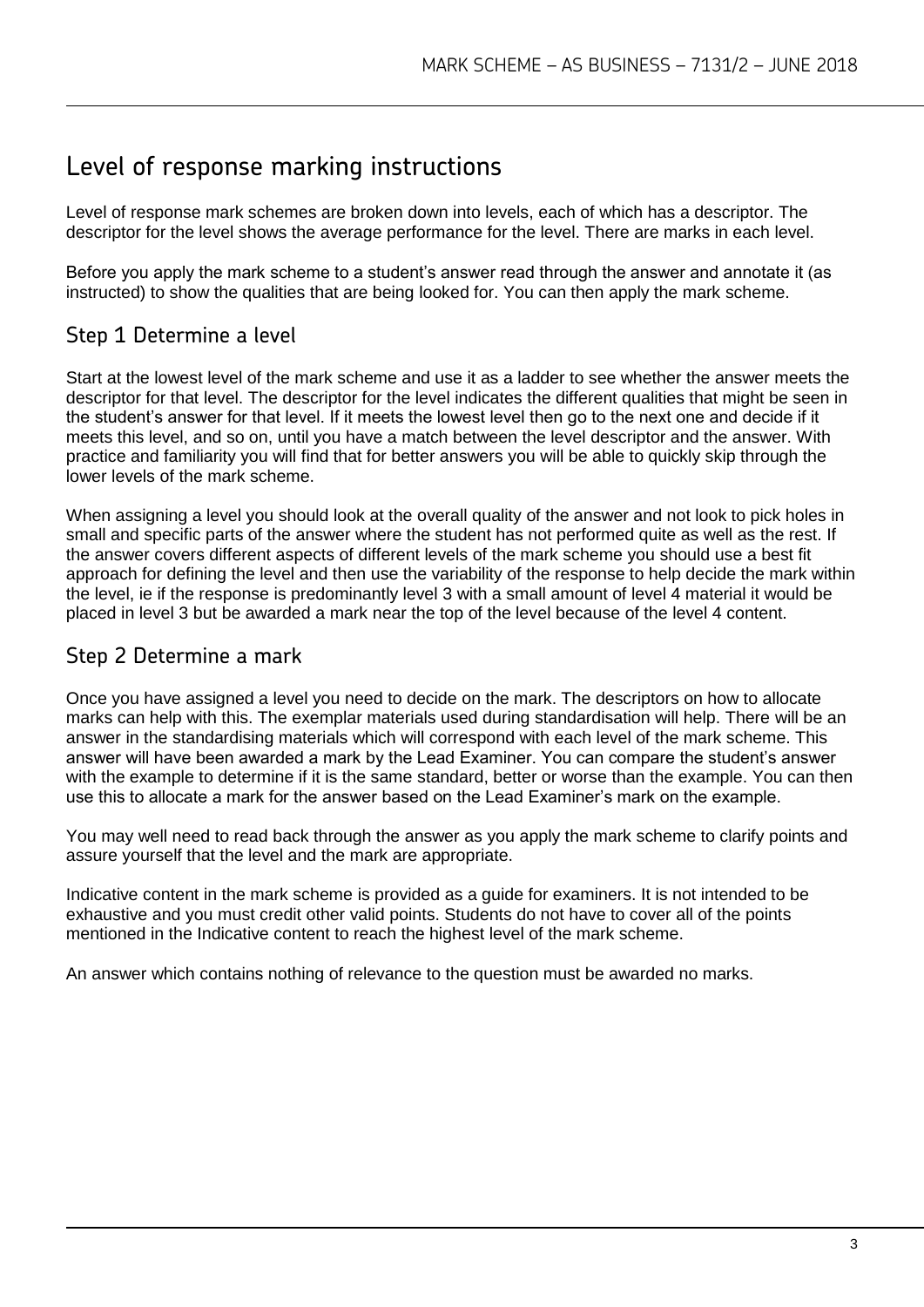#### **Marking guidance**

- Be clear on the focus of the question
- Read the response as a whole; follow the flow of the argument as a whole
- Remember that the indicative content provides possible lines of argument but there may be others that are equally valid. Be willing to credit other lines of argument
- Annotate the script as you read in accordance with the instructions given at standardisation
- Consider what it all adds up to, eg is this a good response? A reasonable one? A limited one? Refer back to the standardisation scripts and guidance to help you benchmark. You are marking to the standard agreed at standardisation.
- Summarise your findings briefly at the end of the response. This will help you decide on the overall level and is helpful for others to understand the mark given, eg for an extended response 'wellargued' but does not focus fully on the issue of 'long term' feels as if it might be a good rather than an excellent response. Make sure the comments fit with the level awarded: for example, 'unbalanced and not comparing with alternative solutions' does not sound as if it is 'good'.
- Next to your comment put the level awarded, eg L4
- If in doubt about an approach contact your Team Leader , do not make up your own rules because we must have a standardised approach across all marking
- Be positive in your marking. Look to reward what is there.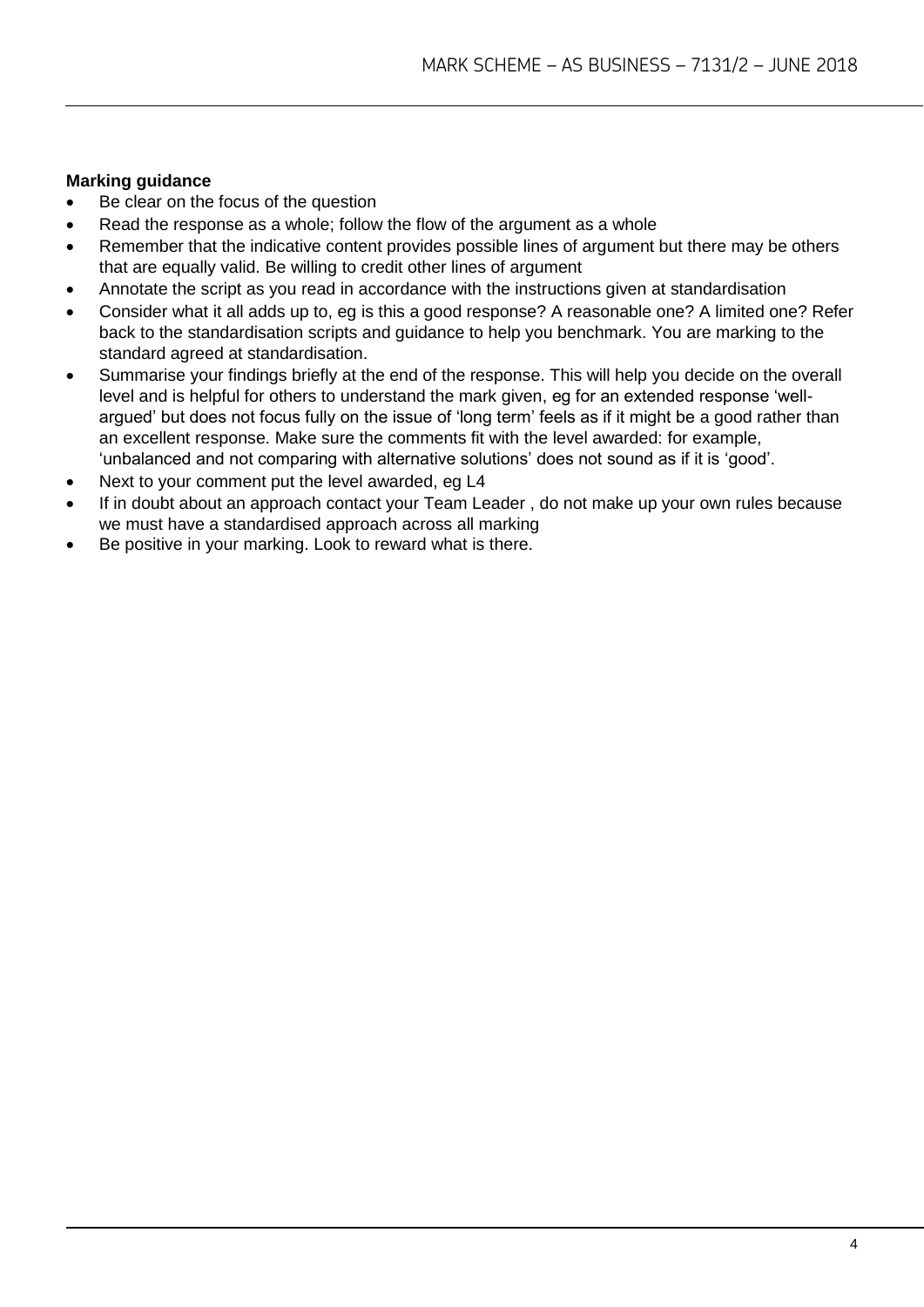**0 1** Use **Figure 2** to calculate how many overnight stays were required for HS to break-even in 2017.

**[3 marks]**

#### **Marks for this question: AO1 = 1, AO2 = 2**

**3 marks** for correct answer of 66667

**2 mark** correctly selects and uses figures but an arithmetical error

**1 mark** if correctly defined but no other valid calculations

**Correct answer:** Fixed Costs

Contribution per unit (1) =\_\_1 300 000\_  $(25.00 - 5.50)$  $= 1300000$ 19.50  $= 6666667$  $= 66 667$  stays to break even  $(1)$ 

**0 2** Use **Figure 2** to calculate the profit made by HS from hostels in 2017.

**[3 marks]**

#### **Marks for this question: AO1 = 1, AO2 = 2**

**3 marks** for correct answer of £143000

**2 marks** correctly selects and uses figures, but an arithmetical error, eg revenue and costs correct but subtracted incorrectly

**1 mark** if profit correctly defined but no valid calculations

#### **Correct answer:**

Profit = Revenue – Total Costs

2017: Revenue = 74 000 x 25.00 = £1 850 000

Total Costs = 1 300 000 +  $(5.50 \times 74\,000) = £1\,707\,000$  $Profit = £143000$ 

Contribution per stay = £19.50 (£25-£5.50) £19.50 x 74,000 = £1,443,000 (total contribution)  $£1,443,000 - £1,300,000$  (f.costs) = £143,000

Other methods to get to correct answer are acceptable.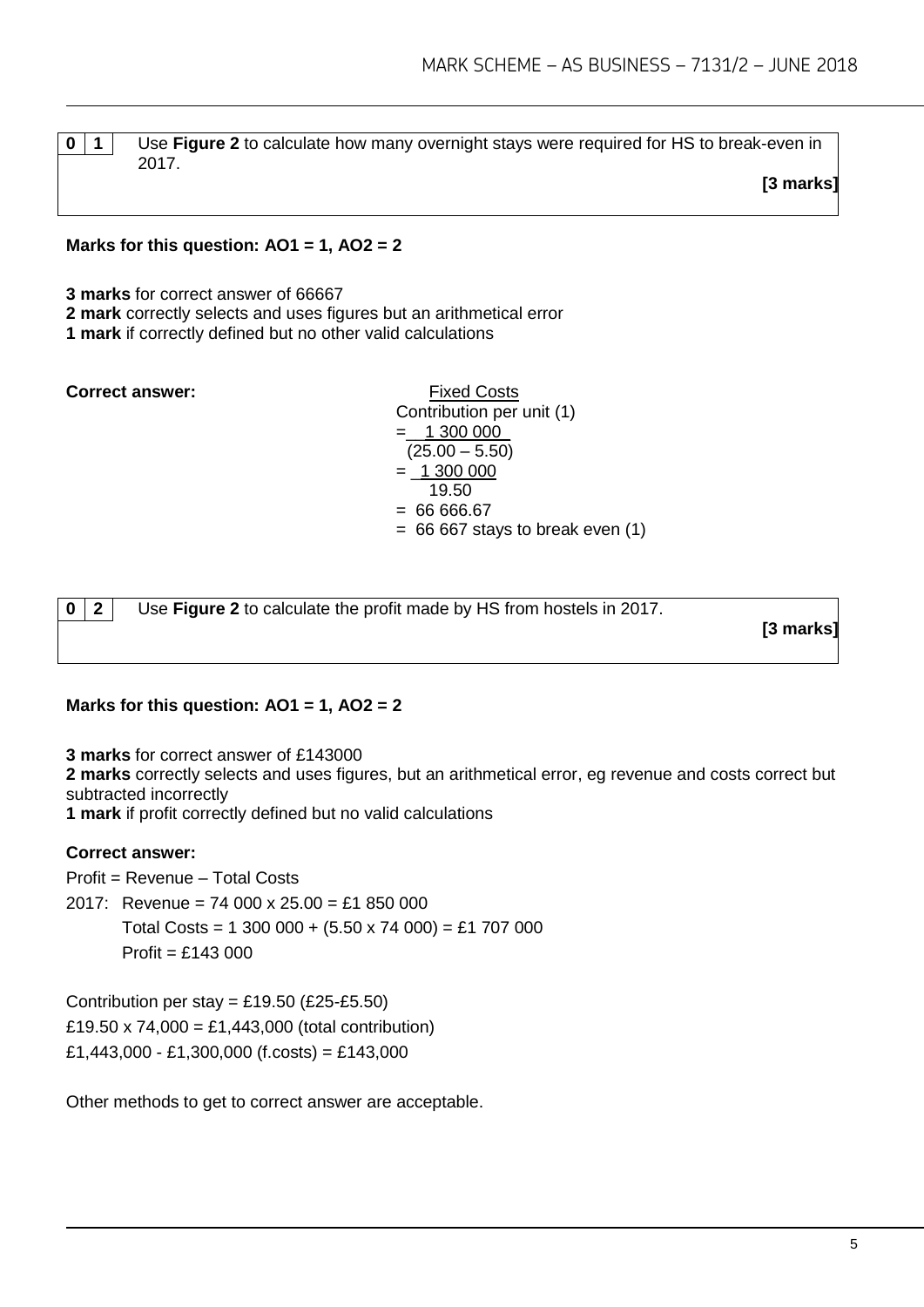#### **0** | **3** | Explain one factor that may have influenced the design of the promotional mix used by HS to boost demand.

**[4 marks]**

#### **Marks for this question: AO1 = 2, AO2 = 2**

| Level | The candidate will typically:                                                                                         | <b>Marks</b> |
|-------|-----------------------------------------------------------------------------------------------------------------------|--------------|
| 3     | Provide a response that is well explained using knowledge and understanding<br>and is applied to the context.         |              |
|       | Provide a reasonable explanation using knowledge and understanding and<br>with some application to the context.       | $2 - 3$      |
|       | Demonstrate some knowledge and understanding but the explanation is<br>limited and lacking application to the context |              |

#### **The demands of the question focus on:**

The factors influencing the promotional mix rather than the promotional mix itself Influences on the promotional mix of HS to boost demand

#### **Indicative content may include:**

The finance available to HS; the type of customer/target market that HS is trying to attract – and how this may influence the promotional mix when trying to boost demand. This could be related to demand for customer overnight stays or demand for membership.

#### **Approaches are likely to be:**

- A well explained answer will apply theoretical points to the context
- A reasonable explanation is less focused on the demands of the question e.g. less thorough on explanation or less well applied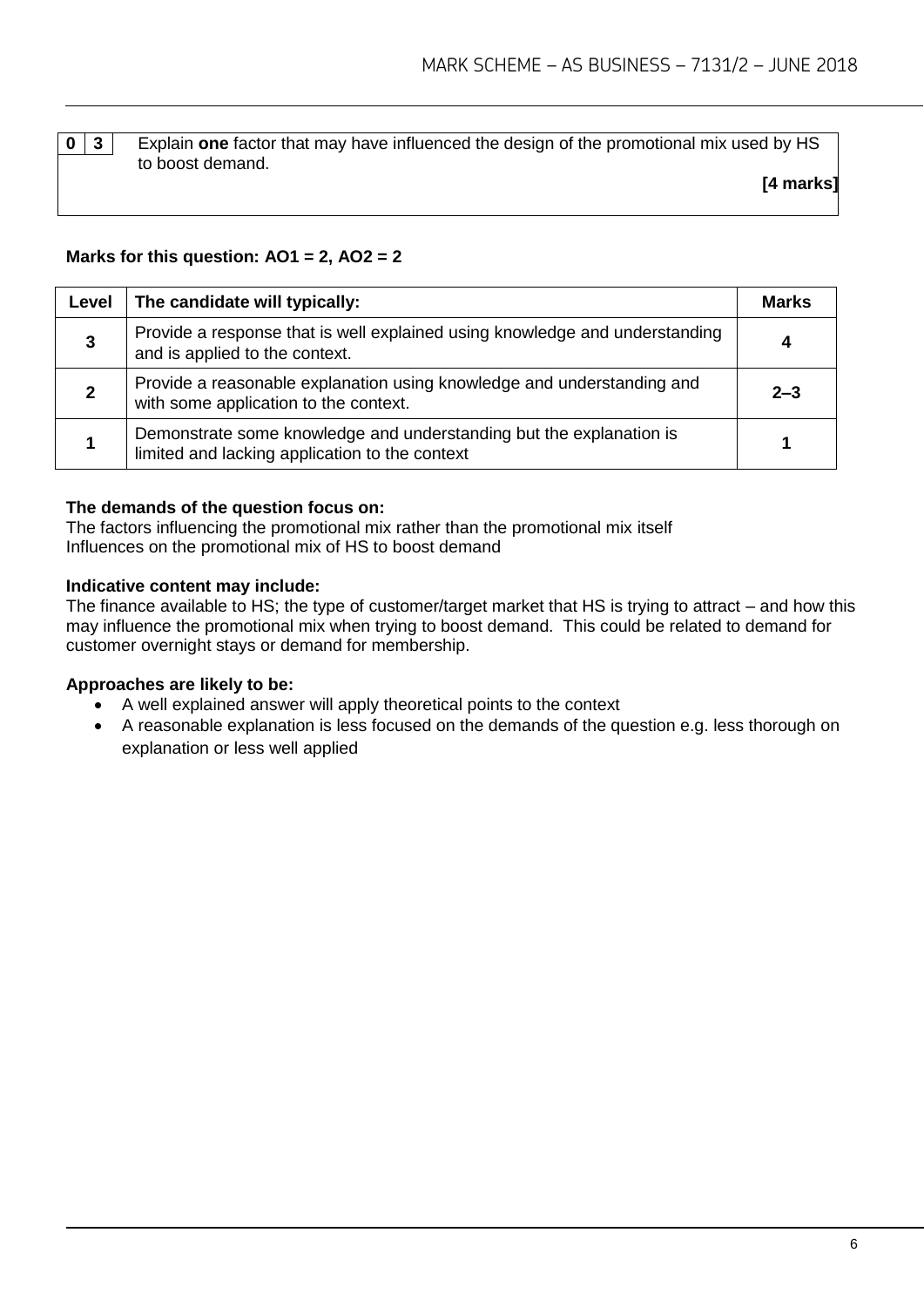**0**  $\vert$  4  $\vert$  Analyse the financial benefit to HS of having a flexible workforce.

**[9 marks]**

#### **Marks for this question: AO1 = 3, AO2 = 3, AO3 = 3**

| Level          | The candidate will typically demonstrate:                                                                                                                                                                                                                                                                                                                                                                    | <b>Marks</b> |
|----------------|--------------------------------------------------------------------------------------------------------------------------------------------------------------------------------------------------------------------------------------------------------------------------------------------------------------------------------------------------------------------------------------------------------------|--------------|
| 3              | A good response overall that focuses on many of the demands of the<br>question<br>Provides an answer to the question set that:<br>demonstrates a depth and range of knowledge and understanding of<br>issues in the question<br>demonstrates analysis which is well developed and is applied effectively<br>to the context.                                                                                  | $7 - 9$      |
| $\overline{2}$ | A reasonable response overall that focuses on some of the demands<br>of the question<br>Provides an answer to the question set that:<br>demonstrates a limited knowledge and understanding of a range of<br>$\bullet$<br>issues in the question or a good knowledge and understanding of<br>relatively few issues in the question<br>demonstrates analysis which is developed and is applied to the context. | $4 - 6$      |
| 1              | A limited response overall with little focus on the demands of the<br>question<br>Provides an answer to the question set that:<br>demonstrates a limited range and depth of knowledge and<br>$\bullet$<br>understanding of issues in the question<br>demonstrates analysis with little development and with<br>$\bullet$<br>mainly descriptive application to the context.                                   | $1 - 3$      |

#### **The demands of the question focus on:**

- understanding the benefit(s) of a flexible workforce to HS
- analysing the ways in which this may generate **financial** benefit(s) for the organisation.

#### **Indicative content may include:**

- At HS the flexible work force is casual/seasonal staffing; part time staff or volunteers.
- The flexible work force allows benefits, eg this could be argued through the managing of the pattern of demand (seasonally and fluctuating daily) – matching demand with supply will make best use of resources
- The benefit should be expressed through its impact on costs or demand (to link towards the question of financial benefit
- Long serving volunteers (are part of the flexibility) seem committed and have valuable experience at no cost – hence financial benefit.

#### **Approaches are likely to be:**

- a good argument will show how aspects of the flexible work force may be beneficial. It will follow an argument through as to how this will benefit HS financially
- a reasonable argument may develop a relevant point but with a less clear link to financial benefit(s) or to HS specifically
- each element of the workforce structure can be covered separately and credited as individual points if analysed as a financial benefit.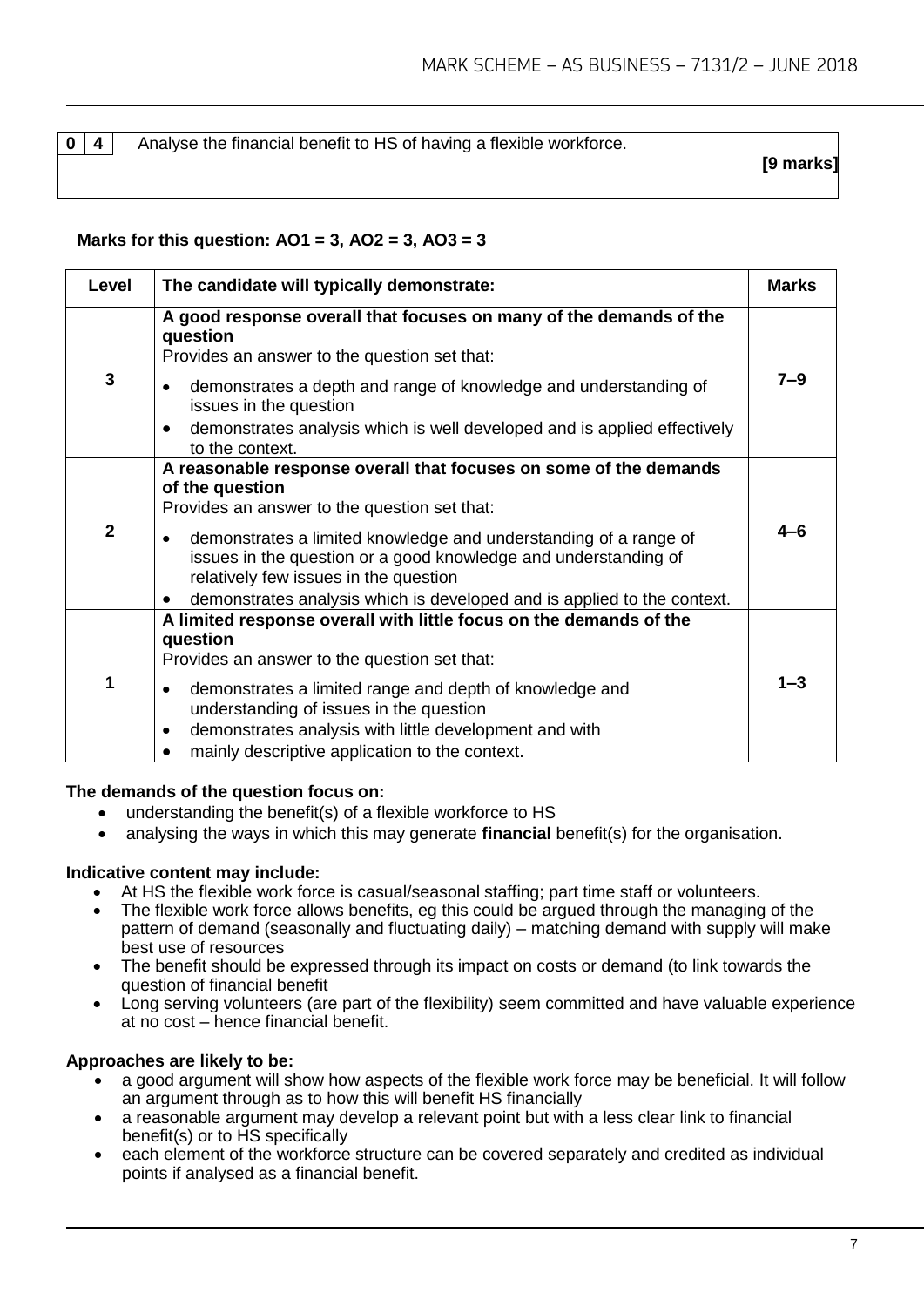**0 5** Analyse why some stakeholder groups opposed HS's decision to open a city-centre hostel in Edinburgh.

#### **[9 marks]**

#### **Marks for this question: AO1 = 3, AO2 = 3, AO3 = 3**

| Level        | The candidate will typically demonstrate:                                                                                                                                                                                                                                                                                                                                                                    | <b>Marks</b> |
|--------------|--------------------------------------------------------------------------------------------------------------------------------------------------------------------------------------------------------------------------------------------------------------------------------------------------------------------------------------------------------------------------------------------------------------|--------------|
| $\mathbf{3}$ | A good response overall that focuses on many of the demands of the<br>question<br>Provides an answer to the question set that:<br>demonstrates a depth and range of knowledge and understanding of issues<br>in the question<br>demonstrates analysis which is well developed and is applied effectively to<br>the context.                                                                                  | 7–9          |
| $\mathbf{2}$ | A reasonable response overall that focuses on some of the demands of the<br>question<br>Provides an answer to the question set that:<br>demonstrates a limited knowledge and understanding of a range of issues in<br>$\bullet$<br>the question or a good knowledge and understanding of relatively few issues<br>in the question<br>demonstrates analysis which is developed and is applied to the context. | 4–6          |
| 1            | A limited response overall with little focus on the demands of the question<br>Provides an answer to the question set that:<br>demonstrates a limited range and depth of knowledge and understanding of<br>issues in the question<br>demonstrates analysis with little development and with<br>$\bullet$<br>mainly descriptive application to the context.                                                   | $1 - 3$      |

#### **The demands of the question focus on:**

 analysing reasons different stakeholder groups opposed HS's decision to open a city centre hostel in Edinburgh.

#### **Indicative content may include:**

- Specific reference to stakeholder groups, the perspective of these stakeholder groups and their opposition, eg
	- $\circ$  (many) members are committed to the mission of HS and city centre hostels seems to go against this
	- o Trustees may be concerned about the financial risk of borrowing money and whether the organisation understands the new market well enough.
	- $\circ$  Volunteers may have less of a role if city centre hostel is run in a more 'business like' way
	- $\circ$  Many stakeholders could be concerned if resources and attention is diverted from their traditional and favoured areas.

#### **Approaches are likely to be:**

A good response will make a clear line of argument in context as to the likely reason for opposition by different stakeholder groups

A good response being focused on the question will pay some reference to more than one stakeholder group – though the second group may be analysed to a lesser extent.

A reasonable response may be less focused on the demands of the question – less clear understanding of stakeholder perspectives or less securely applied to the case material or only one stakeholder group considered.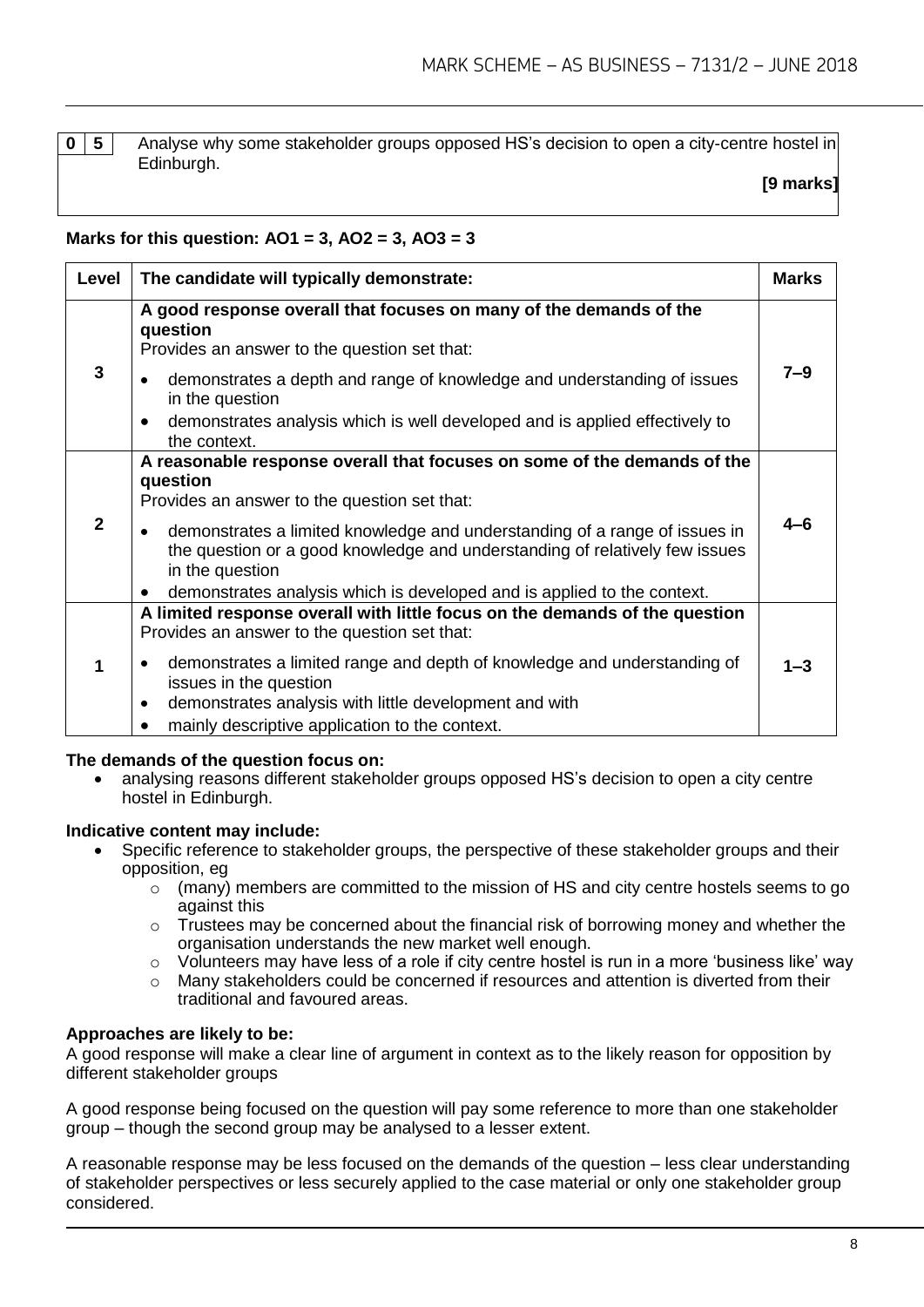**0 6** How important do you think making profits is to HS? Justify your view.

**[16 marks]**

#### **Marks for this question: AO1 = 4, AO2 = 2, AO3 = 4, AO4 = 6**

|  | Level        | The candidate will typically demonstrate:                                                                                                                                                                                                                                                                                                                                                                                                                                                                                                                                                                                    | <b>Marks</b> |
|--|--------------|------------------------------------------------------------------------------------------------------------------------------------------------------------------------------------------------------------------------------------------------------------------------------------------------------------------------------------------------------------------------------------------------------------------------------------------------------------------------------------------------------------------------------------------------------------------------------------------------------------------------------|--------------|
|  | 4            | An excellent response overall that is fully focused on the key demands<br>of the question<br>Provides an answer to the question set that:<br>demonstrates a depth and range of knowledge and understanding that is<br>precise and well selected in relation to issues in the question<br>demonstrates analysis throughout which is well developed, is applied                                                                                                                                                                                                                                                                | $13 - 16$    |
|  |              | effectively to the context and considers a balanced range of the issues in<br>the question<br>makes judgements or provides solutions which are built effectively on<br>$\bullet$<br>analysis, show balance and have a clear focus on the question as whole<br>throughout.                                                                                                                                                                                                                                                                                                                                                    |              |
|  | 3            | A good response overall that focuses on many of the demands of the<br>question<br>Provides an answer to the question set that:<br>demonstrates a depth and range of knowledge and understanding of<br>$\bullet$<br>issues in the question<br>demonstrates analysis which is well developed, applied effectively to the<br>$\bullet$<br>context and considers a range of issues in the question<br>makes judgements or provides solutions which are built on analysis, show<br>balance and address the question as a whole.                                                                                                   | $9 - 12$     |
|  | $\mathbf{2}$ | A reasonable response overall that focuses on some of the demands of<br>the question<br>Provides an answer to the question set that:<br>demonstrates a limited knowledge and understanding of a range of issues<br>$\bullet$<br>in the question or a good knowledge and understanding of relatively few<br>issues in the question<br>demonstrates analysis which is developed, applied to the context and<br>٠<br>considers some of the issues in the question<br>makes judgements or provides solutions which are built on analysis, but<br>$\bullet$<br>lack balance and are not fully focused on the question as a whole. | $5 - 8$      |
|  | 1            | A limited response overall with little focus on the demands of the<br>question<br>Provides an answer to the question set that:<br>demonstrates a limited range and depth of knowledge and understanding<br>$\bullet$<br>of issues in the question<br>demonstrates analysis with little development, mainly descriptive<br>$\bullet$<br>application to the context and considers a limited number of issues in the<br>question<br>makes judgements or proposes solutions which have limited links to<br>٠<br>analysis or limited focus on the question as a whole.                                                            | 1–4          |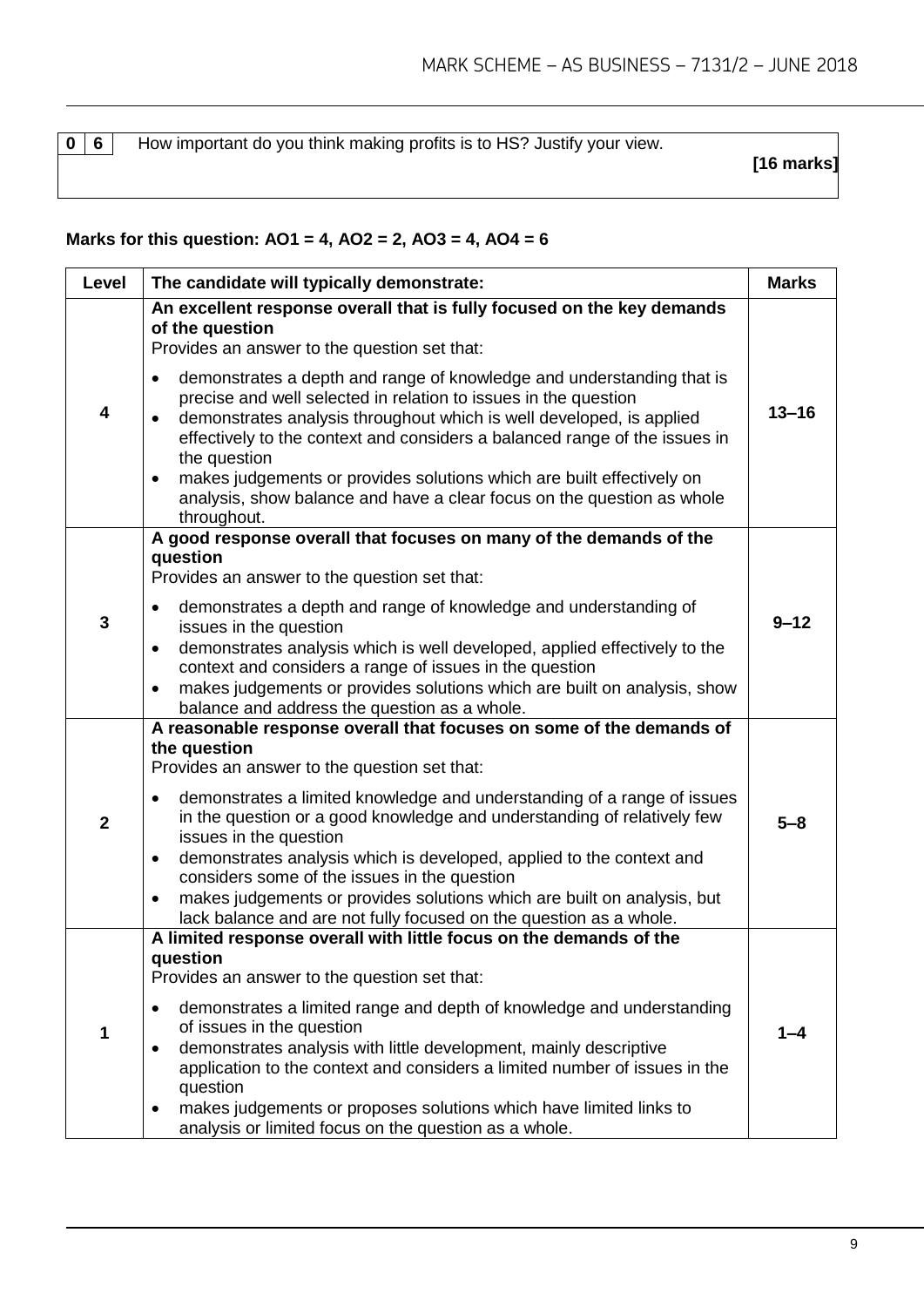#### **The demands of the question focus on:**

- a discussion of the role of profit for HS (a charitable organisation)
- a focus on a judgement related to the importance of profit for HS.

#### **Indicative content may include:**

- as a charity the organisation has specific objectives that are not necessarily profit focused (compared to, eg a plc); these drive the decision making, but need financial support to be achieved
- HS needs funds to buy/maintain and improve properties; encourage the use and appreciation of the countryside and support use by people with low incomes. Striving to make profit is therefore good to help support its mission statement
- assets (built up from past profits) can support losses in a given year (eg 2015 and 2016), but this is not sustainable in the long term so profits are needed
- whilst losses are undesirable, the lack of external shareholders means that losses for a couple of years can be accepted as the organisation can more easily take a long-term view
- in other organisations profits are distributed to owners whereas this is specifically not the case in a not for profit organisation, this will mean decision makers will stay focused on the mission statement rather than making money for its own sake.

#### **Approaches likely to be:**

Supported judgement related to the role of profit - based on prior analysis and focused on the question set will be needed for a good or excellent response. An excellent response will have clear focus on the how important profit is given the charitable nature of HS which may make it different from other organisations.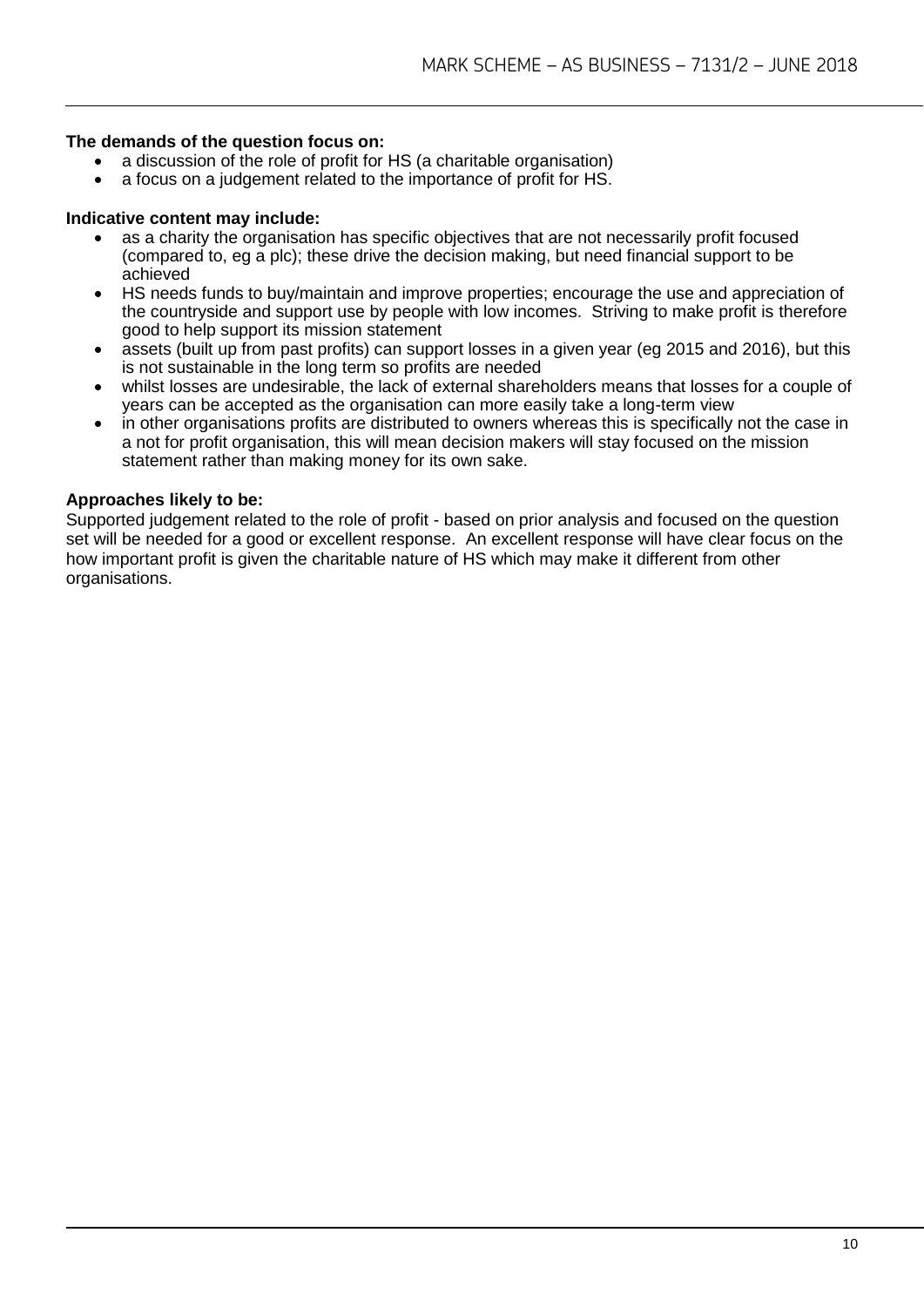**0 7** Was HS right to sell the three hostels in 2016? Justify your view.

**[16 marks]**

#### **Marks for this question: AO1 = 4, AO2 = 2, AO3 = 4, AO4 = 6**

| Level                   | The candidate will typically demonstrate:                                                                                                                                                                                                                                                                                                                                                                                                                                                    | <b>Marks</b> |
|-------------------------|----------------------------------------------------------------------------------------------------------------------------------------------------------------------------------------------------------------------------------------------------------------------------------------------------------------------------------------------------------------------------------------------------------------------------------------------------------------------------------------------|--------------|
|                         | An excellent response overall that is fully focused on the key demands of<br>the question<br>Provides an answer to the question set that:<br>demonstrates a depth and range of knowledge and understanding that is<br>$\bullet$<br>precise and well selected in relation to issues in the question                                                                                                                                                                                           |              |
| $\overline{\mathbf{4}}$ | demonstrates analysis throughout which is well developed, is applied<br>effectively to the context and considers a balanced range of the issues in the<br>question<br>makes judgements or provides solutions which are built effectively on<br>$\bullet$<br>analysis, show balance and have a clear focus on the question as whole<br>throughout.                                                                                                                                            | $13 - 16$    |
|                         | A good response overall that focuses on many of the demands of the<br>question<br>Provides an answer to the question set that:                                                                                                                                                                                                                                                                                                                                                               |              |
| 3                       | demonstrates a depth and range of knowledge and understanding of issues<br>$\bullet$<br>in the question<br>demonstrates analysis which is well developed, applied effectively to the<br>$\bullet$<br>context and considers a range of issues in the question<br>makes judgements or provides solutions which are built on analysis, show<br>$\bullet$<br>balance and address the question as a whole.                                                                                        | $9 - 12$     |
|                         | A reasonable response overall that focuses on some of the demands of the<br>question<br>Provides an answer to the question set that:                                                                                                                                                                                                                                                                                                                                                         |              |
| $\overline{2}$          | demonstrates a limited knowledge and understanding of a range of issues in<br>$\bullet$<br>the question or a good knowledge and understanding of relatively few issues<br>in the question<br>demonstrates analysis which is developed, applied to the context and<br>$\bullet$<br>considers some of the issues in the question<br>makes judgements or provides solutions which are built on analysis, but lack<br>$\bullet$<br>balance and are not fully focused on the question as a whole. | $5 - 8$      |
|                         | A limited response overall with little focus on the demands of the question<br>Provides an answer to the question set that:                                                                                                                                                                                                                                                                                                                                                                  |              |
| 1                       | demonstrates a limited range and depth of knowledge and understanding of<br>$\bullet$<br>issues in the question<br>demonstrates analysis with little development, mainly descriptive application<br>to the context and considers a limited number of issues in the question<br>makes judgements or proposes solutions which have limited links to analysis<br>or limited focus on the question as a whole.                                                                                   | 1–4          |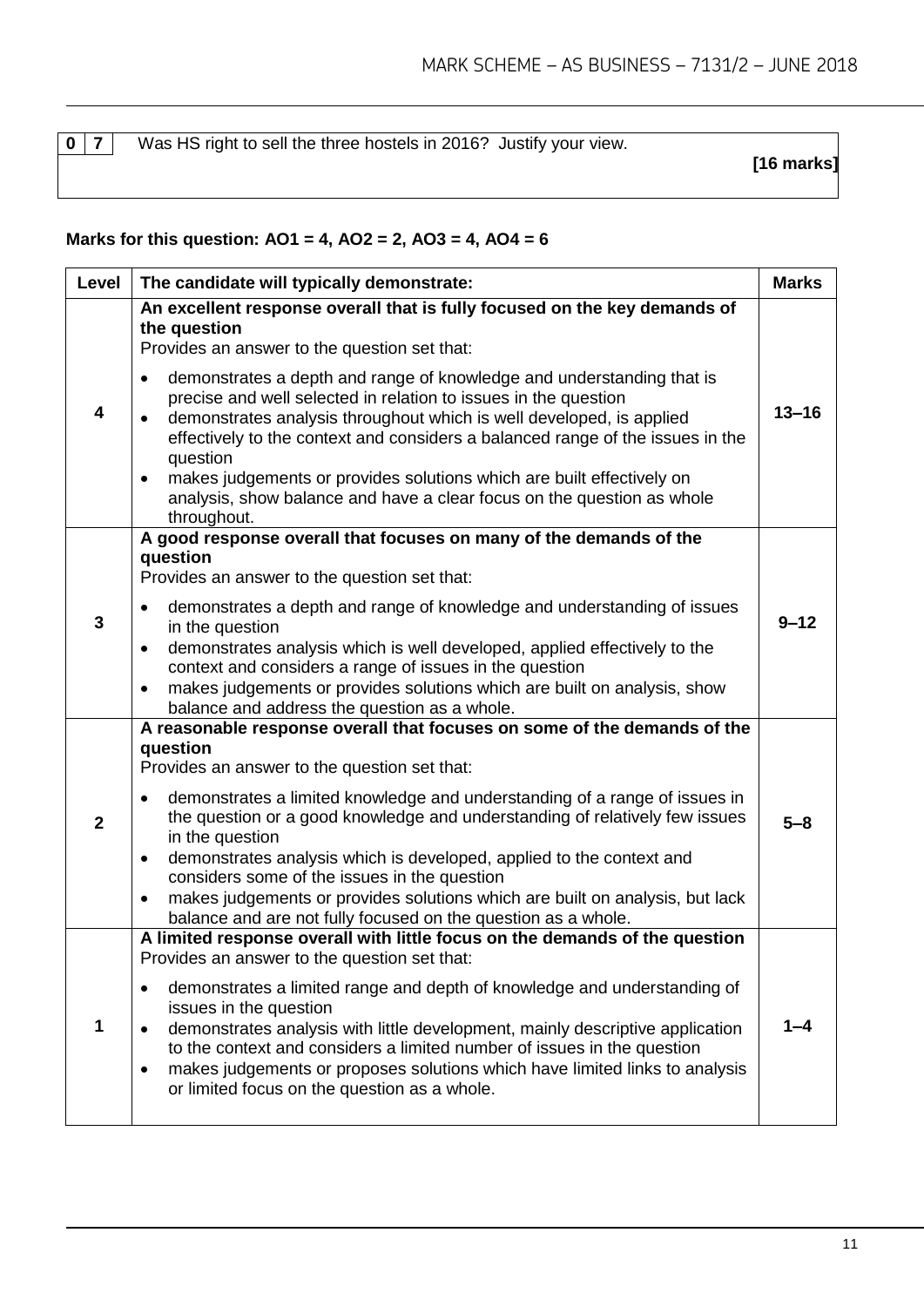#### **The demands of the question focus on:**

- the decision to selling three hostels
- the reasons for this decision
- the reasons why it might be argued HS should not have sold these three hostels
- an overall judgement of whether this decision was a right one.

#### **Indicative content may include:**

- the decision to reduce capacity by closing three hostels this raised capacity utilisation from 52.8% in 2016 to 66.1% in 2017 and low capacity utilisation has been seen as a problem
- reducing capacity by 30 000 across 3 hostels has reduced fixed costs by £225 000 and across the time period profits rose by £318 000 (using answer to Q2)
- the sale of the three hostels raised £1.5m finance that would not otherwise have been available. This was reinvested – in renovations and promotion – which may have contributed to rising capacity utilisation and revenues, though sales have continued to fall
- fixed costs have reduced
- prices were increased from £23.50 to £25.00 at the same time and this supported by the promotional campaign and refurbished hostels will have contributed to rising revenue and profits not just the sale of the three hostels
- favourable changes to finance and occupancy are at a time of falling overall demand this could be seen as positive and justifying the change – despite some fall in overall stays
- the aim of the organisation is to encourage the love of the countryside the closed hostels were offering a more remote experience and this may have been useful in fulfilling the spirit of its mission statement. Has performance therefore deteriorated?
- the £1.5m windfall is a one off and as a result the improvements in performance may be short term only– what might happen in the longer term? Will the financial improvements be maintained in the longer term? Can it fund further refurbishments and promotions?
- whether this was a right decision is the key to an excellent response. This may depend on your perspective, eg right as a trustee? A member?
- it may be that it was not right in itself but it enabled HS to try to boost demand and so was justified; what would have happened if it had not sold them?

#### **Approaches likely to be:**

- supported judgement related to the merits of the decision to sell based on prior analysis and focused on the question set will be needed for a good or excellent response
- an excellent response will be well rooted in the case and clearly consider the relative issues, eg whether the funds raised secure future success and what may have happened if they had not been sold – after all they were under used, but does that matter?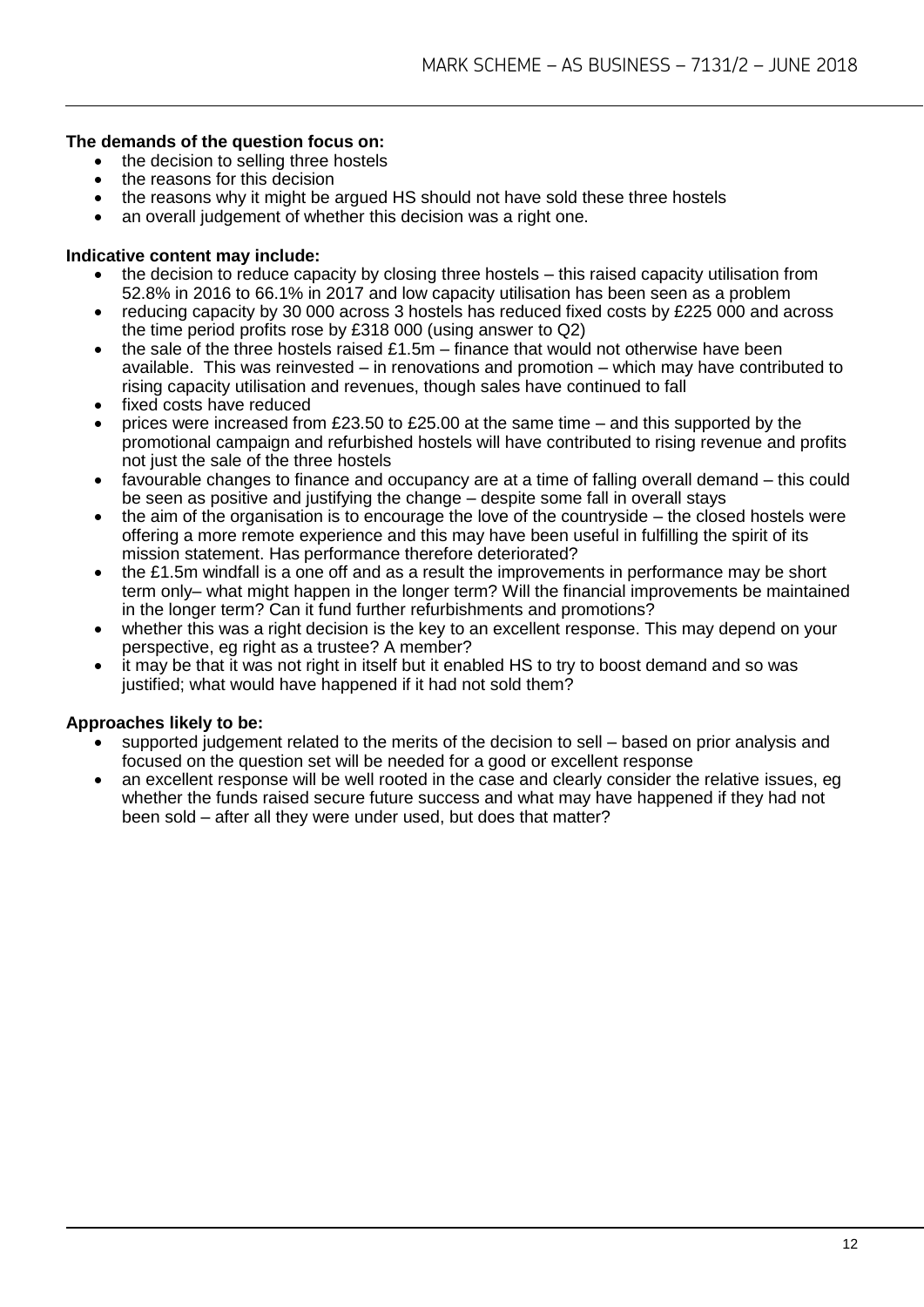**0 8 HS** and other charities have suggested that money is not a motivator for staff in this sector. How important do you think money is as a motivator for employees in businesses generally? Justify your view.

#### **[20 marks]**

| Level        | The candidate will typically demonstrate:                                                                                                                                                                                                                                                                                                                                                                                                                                                                                                                                                                                            | <b>Marks</b> |
|--------------|--------------------------------------------------------------------------------------------------------------------------------------------------------------------------------------------------------------------------------------------------------------------------------------------------------------------------------------------------------------------------------------------------------------------------------------------------------------------------------------------------------------------------------------------------------------------------------------------------------------------------------------|--------------|
| 5            | An excellent response overall that is fully focused on the key demands of<br>the question<br>Provides an answer to the question set that:<br>demonstrates a depth and range of knowledge and understanding that is<br>$\bullet$<br>precise and well selected in relation to issues in the question<br>demonstrates analysis throughout which is well developed, is applied<br>$\bullet$<br>effectively to the context and considers a balanced range of the issues in the<br>question<br>makes judgments or provides solutions which are built effectively on analysis,<br>$\bullet$                                                 | $17 - 20$    |
| 4            | show balance and have a clear focus on the question as whole throughout.<br>A good response overall that focuses on many of the demands of the<br>question<br>Provides an answer to the question set that:<br>demonstrates a depth and range of knowledge and understanding of issues<br>in the question<br>demonstrates analysis which is well developed, applied effectively to the<br>$\bullet$<br>context and considers a range of issues in the question<br>makes judgements or provides solutions which are built on analysis, show<br>$\bullet$<br>balance and address the question as a whole.                               | $13 - 16$    |
| $\mathbf{3}$ | A reasonable response overall that focuses on some of the demands of the<br>question<br>Provides an answer to the question set that:<br>demonstrates a limited knowledge and understanding of a range of issues in<br>$\bullet$<br>the question or a good knowledge and understanding of relatively few issues<br>in the question<br>demonstrates analysis which is developed, applied to the context and<br>$\bullet$<br>considers some of the issues in the question<br>makes judgements or provides solutions which are built on analysis, but lack<br>$\bullet$<br>balance and are not fully focused on the question as a whole. | $9 - 12$     |
| $\mathbf{2}$ | A limited response overall with little focus on the demands of the question<br>Provides an answer to the question set that:<br>demonstrates a limited range and depth of knowledge and understanding of<br>$\bullet$<br>issues in the question<br>demonstrates analysis with little development, mainly descriptive application<br>$\bullet$<br>to the context and considers a limited number of issues in the question<br>makes judgements or proposes solutions which have limited links to analysis<br>$\bullet$<br>or limited focus on the question as a whole.                                                                  | $5 - 8$      |
| 1            | A weak response overall lacking focus on the demands of the question<br>Provides an answer to the question set that:<br>demonstrates isolated or imprecise knowledge and understanding<br>demonstrates undeveloped analysis with descriptive application to the context<br>$\bullet$<br>and lacking focus on the question<br>makes judgements or proposes solutions based on assertions.<br>٠                                                                                                                                                                                                                                        | 1-4          |

#### **Marks for this question: AO1 = 4, AO2 = 3, AO3 = 5, AO4 = 8**